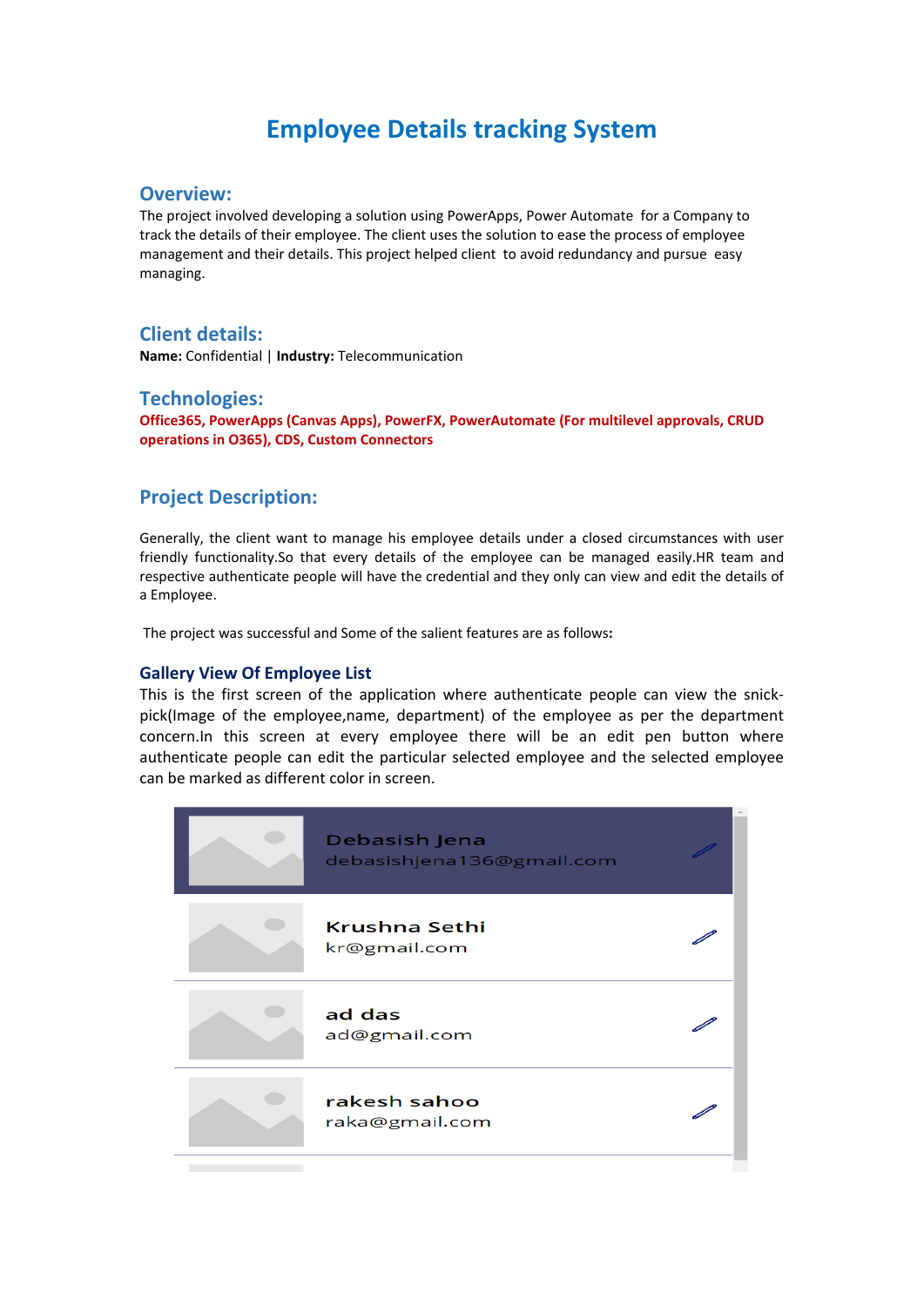## **Edit View Screen**

After clicking the pen button on the first screen user will found the edit screen with an attached form where the complete details of the employee can be viewed by the authenticate user.If any modification required then user can add the required changes, by clicking the submit button Employee details will be saved on SharePoint List(Back-end database).

| 扭 | Power Apps   Canvas | $O$ Search                                 |               |                                   |                                         | Environment<br>Softree technology (def  | $\hbox{\large\it Q}$ | ❀ | -2 |
|---|---------------------|--------------------------------------------|---------------|-----------------------------------|-----------------------------------------|-----------------------------------------|----------------------|---|----|
|   |                     | Debasish Jena<br>debasishjena136@gmail.com |               | * Title<br>Debasish Jena<br>Dept. | Emp_Email<br>debasishjena136@<br>Salary | Mobile No<br>7978681601<br>Attachments  |                      |   |    |
|   |                     | Krushna Sethi<br>kr@gmail.com              | $\mathscr{O}$ | Developer                         | 20000                                   | There is nothin<br><b>I</b> Attach file |                      |   |    |
|   |                     | ad das<br>ad@gmail.com                     | $\mathscr{O}$ |                                   |                                         |                                         |                      |   |    |
|   |                     | rakesh sahoo<br>raka@gmail.com             | $\mathscr{O}$ |                                   |                                         |                                         |                      |   |    |
|   |                     | prakash                                    | <b>A</b>      |                                   | Submit                                  |                                         |                      |   |    |

### **New Input Screen**

When a New employee get hired then by clicking the top "+" button user will get a blank form screen where user can put all the required information about the employee and by clicking submit button user will added to the company's database.

|                           |           |                      | $\mathbb{\times}$ |
|---------------------------|-----------|----------------------|-------------------|
| $\star$<br>Title          | Emp_Email | Mobile No            |                   |
|                           |           |                      |                   |
| Dept.                     | Salary    | Attachments          |                   |
| Find items<br>$\check{~}$ |           | There is nothin      |                   |
|                           |           | <b>U</b> Attach file |                   |
|                           |           |                      |                   |
|                           |           |                      |                   |
|                           |           |                      |                   |
|                           |           |                      |                   |
|                           |           |                      |                   |
|                           |           |                      |                   |
|                           |           |                      |                   |
|                           |           |                      |                   |
|                           | Submit    |                      |                   |

When user added to the company's database simultaneously new user will be visible on the Employee gallery view.